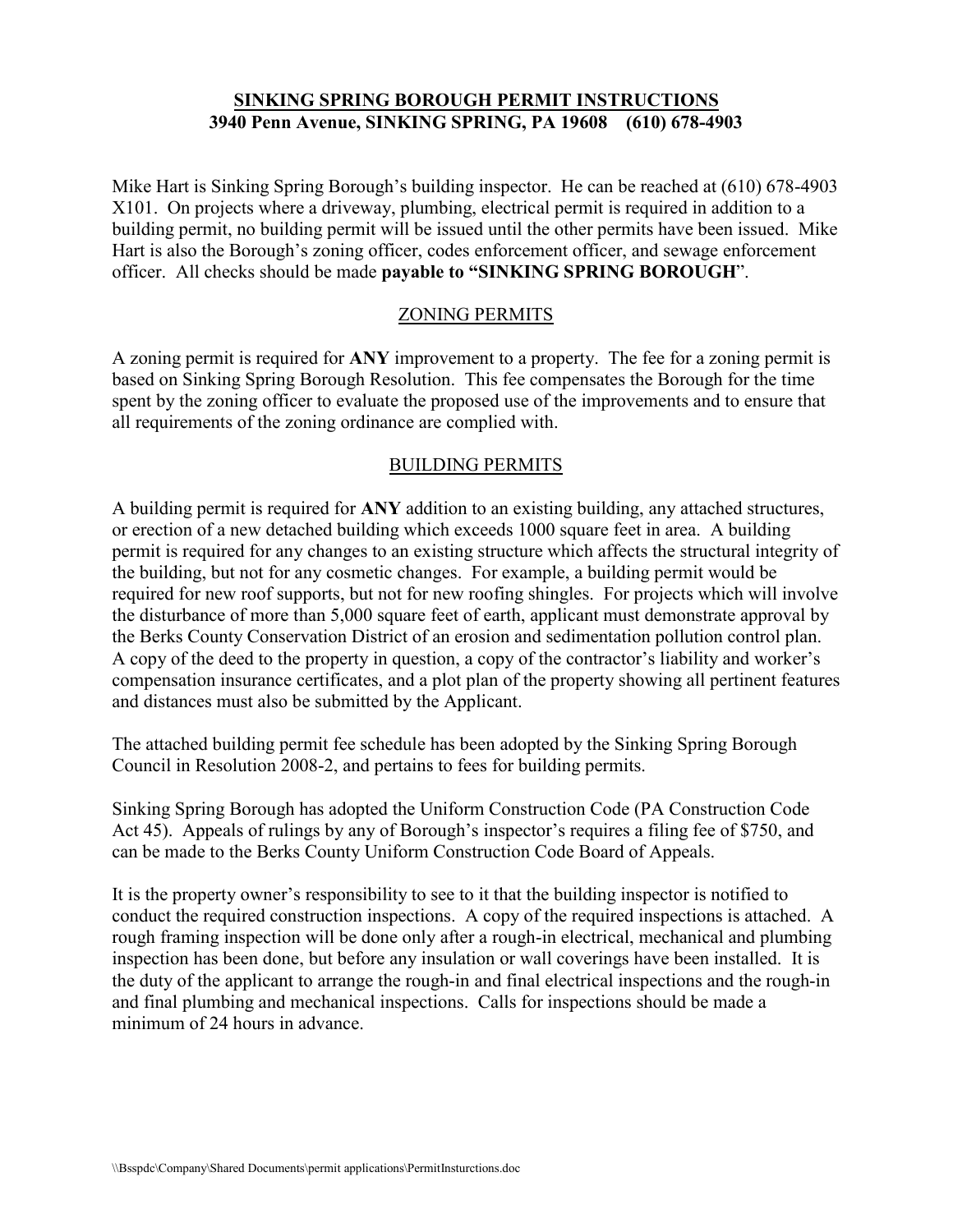## PLUMBING & MECHANICAL PERMITS

Sinking Spring Borough's plumbing inspector is Joe Boulanger of Kraft Code Services (610) 775-7185. Plumbing contractors should be aware that Sinking Spring Borough Ordinance follows the International Plumbing Code. Calls for inspections should be made a minimum of 24 hours in advance.

## ELECTRICAL & ENERGY CODE PERMITS

Kraft Code Services is also the Borough's electrical inspector. Calls for inspections should be made a minimum of 24 hours in advance.

## ULTIMATE RESPONSIBILITY

All applicants are hereby notified that, they and/or their contractor(s) and their registered professional architect(s) and/or engineer(s) are Ultimately Responsible for assuring that ALL applicable Sections of the applicable 2006 International Building Plumbing, Mechanical, Electrical, Energy, and Fire Codes are complied with for ANY and ALL structures which are constructed.

By signing below, I confirm that I have read the above SINKING SPRING BOROUGH PERMIT INSTRUCTIONS, and that I will comply with the requirements therein.

 $\mathcal{L}_\text{max} = \mathcal{L}_\text{max} = \mathcal{L}_\text{max} = \mathcal{L}_\text{max} = \mathcal{L}_\text{max} = \mathcal{L}_\text{max} = \mathcal{L}_\text{max} = \mathcal{L}_\text{max} = \mathcal{L}_\text{max} = \mathcal{L}_\text{max} = \mathcal{L}_\text{max} = \mathcal{L}_\text{max} = \mathcal{L}_\text{max} = \mathcal{L}_\text{max} = \mathcal{L}_\text{max} = \mathcal{L}_\text{max} = \mathcal{L}_\text{max} = \mathcal{L}_\text{max} = \mathcal{$ 

Applicant's Name (Please print clearly) Date

Applicant's Signature

 $\mathcal{L}_\text{max}$  and the contract of the contract of the contract of the contract of the contract of the contract of the contract of the contract of the contract of the contract of the contract of the contract of the contrac

- Note: Anyone signing in lieu of property owner must present written authorization from property owner.
- \*This sheet must be submitted to Borough with Zoning Permit Application.